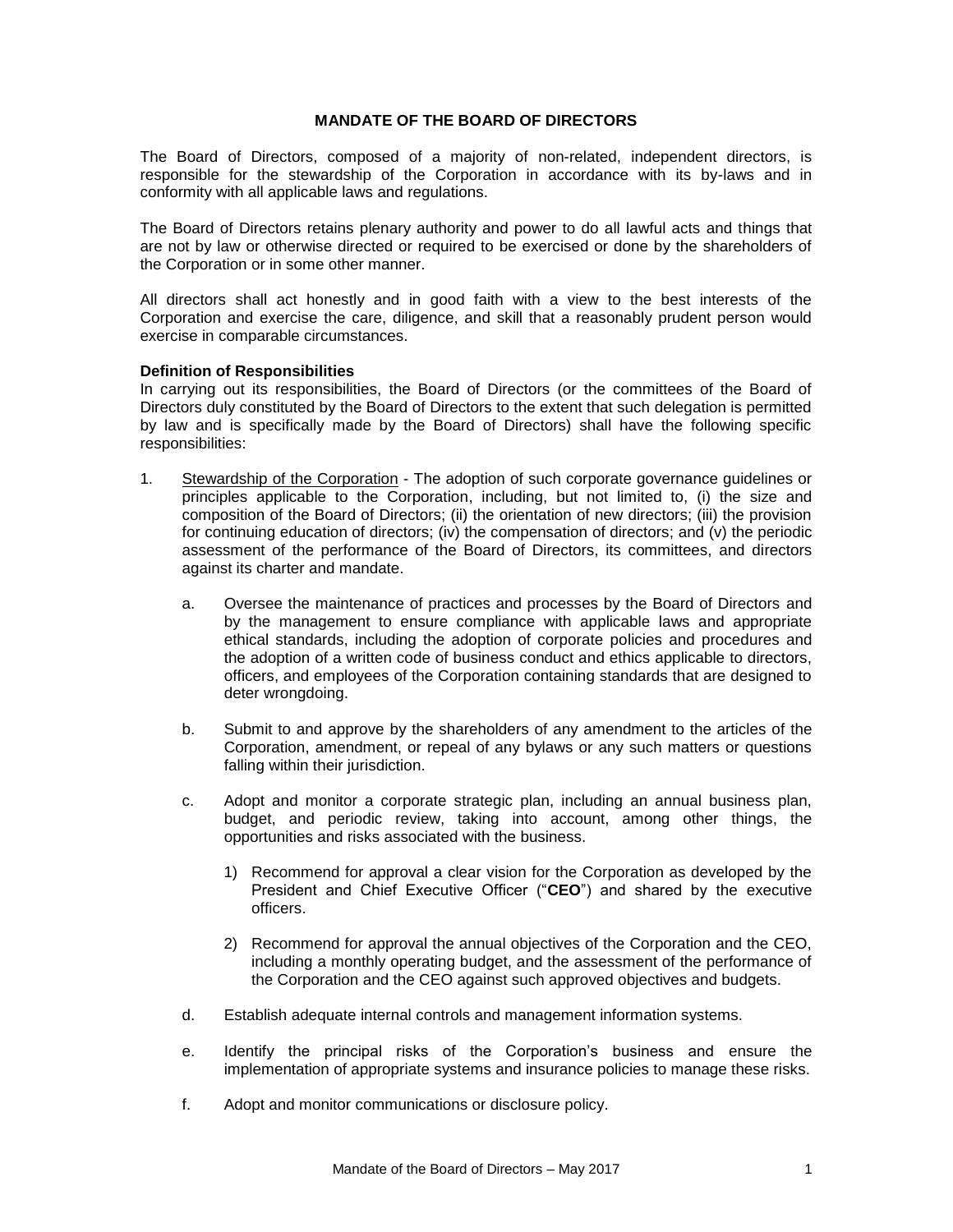- g. Adopt processes for succession planning, periodic review of succession plans for key members of the management, including the CEO, and appointment and performance review of the executive officers of the Corporation.
- 2. Issuance of securities Authorize the issuance of securities of the Corporation as required in accordance with applicable laws.
- 3. Dividends Approve the approval of the purchase, redemption, or other acquisition of shares issued by the Corporation as required in accordance with applicable laws.
- 4. Reliability and integrity of accounting principles and practices Oversee the reliability and integrity of accounting principles and practices followed by management in the financial statements and other financial reporting, and disclosure practices followed by management.
- 5. Compensation Approve the compensation paid to executive officers and directors, including variable remuneration, equity compensation and non–arms length consulting arrangements.
- 6. Integrity of the CEO and other executive officers Insofar as it is possible, be satisfied with the integrity of the CEO and other executive officers of the Corporation so that the CEO and other executive officers spread a culture of integrity throughout the Corporation.
- 7. Qualifications and independence of the auditor Oversee the qualifications and independence of the auditor of the Corporation and approve of the terms and conditions of their audit and non-audit service engagements as required by and in accordance with applicable laws and regulations of the stock exchange and of securities regulatory authorities the Corporation is accountable to.
- 8. Performance of the independent auditor Assess the performance of the independent auditor, fill any vacancy in the office of the independent auditor between shareholders' meetings, and recommend the annual appointment or, if appropriate, the removal, of the independent auditor of the Corporation to the shareholders of the Corporation for their approval in accordance with applicable laws.
- 9. Approval of the annual audited consolidated financial statements Review and approve the annual audited consolidated financial statements of the Corporation and, as required in accordance with applicable laws, the quarterly unaudited consolidated financial statements of the Corporation.
- 10. Approval of MD&A, prospectuses, annual information forms, annual reports, and other applicable forms - Approve management's discussion and analyses of financial conditions and results of operations, prospectuses, annual information forms, annual reports, and other applicable forms, as the case may be, including proxy circulars and proxy statements sent to shareholders of the Corporation and any other material disclosure documents.
- 11. Feedback from security holders Establish and provide a periodic review of the Corporation's measures for receiving feedback from security holders.
- 12. Recommendation of candidates for election or appointment to the Board of Directors Recommend candidates for election or appointment to the Board of Directors, including, if any, the review of nominations recommended by shareholders.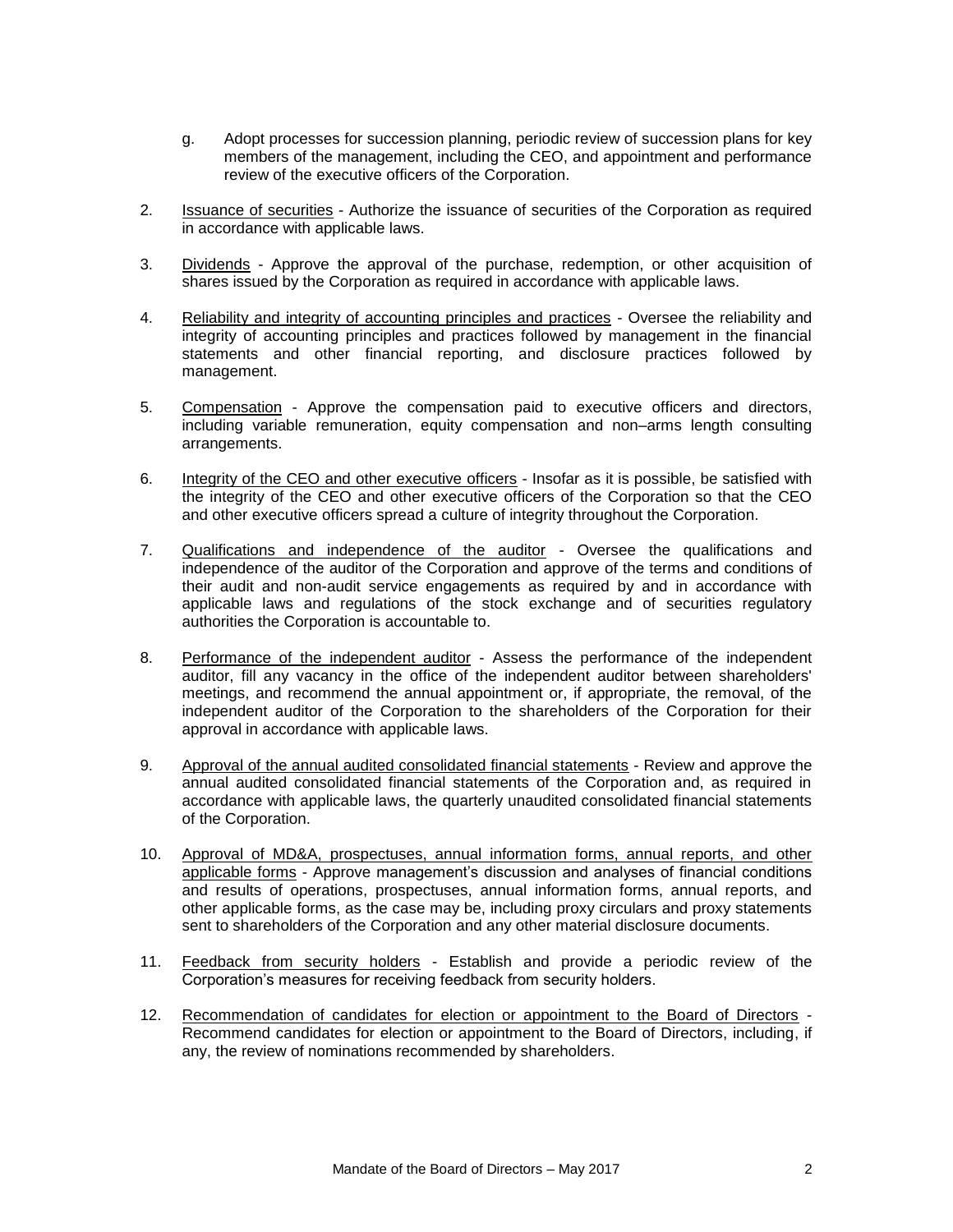- 13. Position descriptions Develop position descriptions for the Chair of the Board and the chair of each committee of the Board of Directors together with a clear position description for the CEO, including a clear delineation of the management's responsibilities.
- 14. Decisions requiring prior approval of the Board of Directors To the extent not otherwise referred to above, review and approve all proposed transactions and matters described below under the heading "Decisions Requiring Prior Approval of the Board of Directors" and, where applicable, in accordance with the requirements of the *Canada Business Corporations Act*, the stock exchanges on which the Corporation lists its securities and any other regulatory or securities prescriptions as adopted or in force, or amended from time to time.

## **Decisions Requiring Prior Approval of the Board of Directors**

In discharging its duties and responsibilities, the Board of Directors is expected to be fully diligent in its oversight to avoid fraud or abuse. Accordingly, the Board of Directors may conduct such examinations, investigations, or inquiries, and hire such special legal, accounting, or other advisors, at the expense of the Corporation, at such time or times and on such terms and conditions as the Board of Directors considers appropriate.

In addition to such other approvals that may be required by (i) applicable laws, (ii) stock exchanges on which the Corporation lists its securities, and (iii) securities regulatory authorities, the Board of Directors (or the committees of the Board of Directors duly constituted by the Board of Directors to the extent such delegation is permitted by law and is specifically made by the Board of Directors) shall review and approve prior to implementation:

- 1. Strategic plan and annual operating budget;
- 2. Capital expenditures not part of the approved operating budget;
- 3. Mergers and acquisitions;
- 4. Material investments and dispositions of the Corporation;
- 5. Borrowings and banking arrangements of the Corporation;
- 6. Financing by the Corporation including the issuance of debt, equity, and derivative instruments. More generally, this includes the approval of all off-balance sheet financings by the Corporation or by special purpose entities or affiliates;
- 7. Purchase and redemption of Corporation's securities;
- 8. Changes to the articles or by-laws of the Corporation, to the extent permitted by law;
- 9. Hiring and, if necessary, the dismissal of the CEO;
- 10. Compensation paid to executive officers and directors, including variable remuneration, equity compensation and non–arms length consulting arrangements;